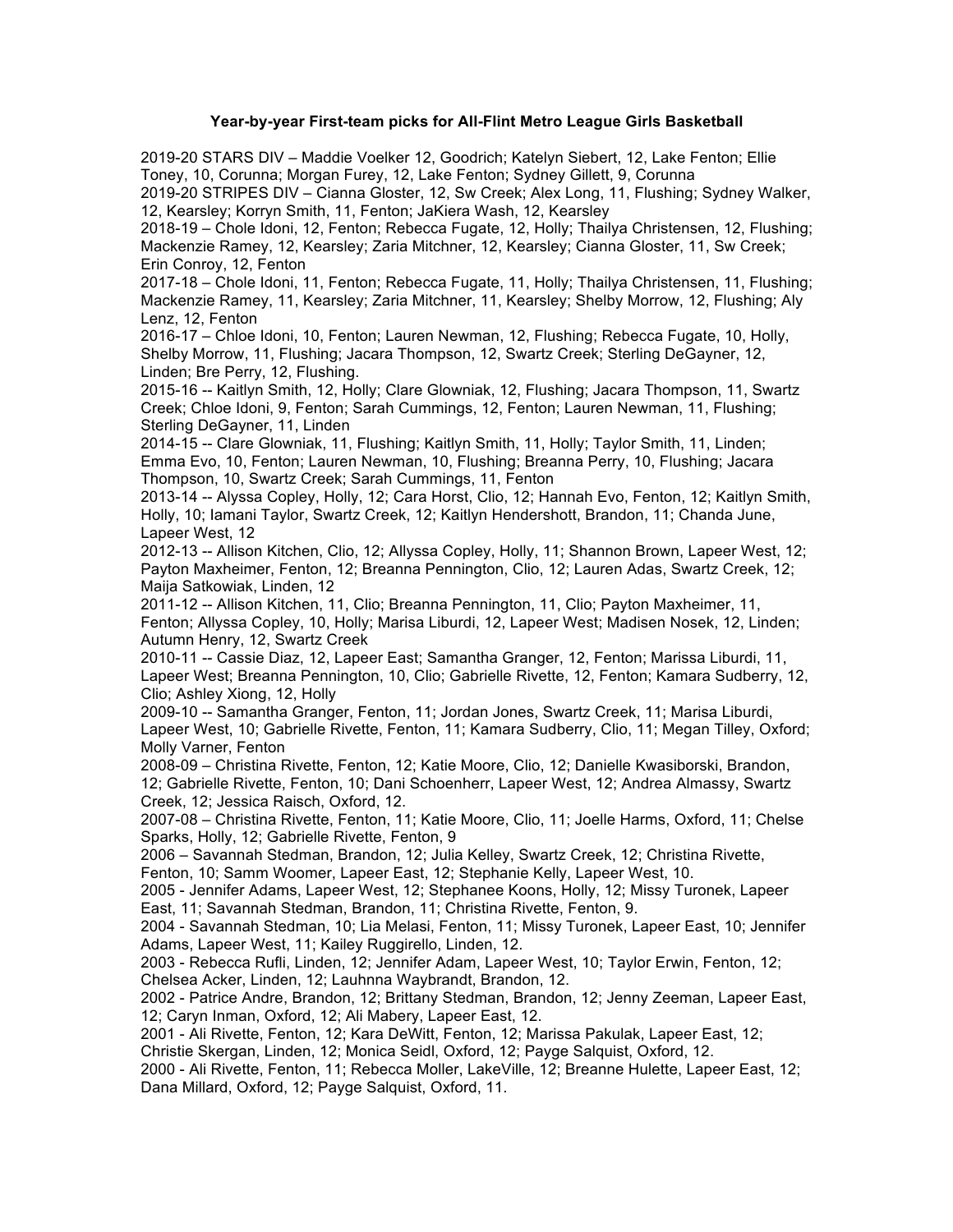1999 - Liz Holbrook, Oxford, 12; Carol Price, Fenton, 12; Rebecca Moller, LakeVille, 11; Payge Salquist, Oxford, 10; McKensay Hourtienne, Lapeer East, 12.

1998 - Dru Bishop, Fenton 12; Jessy Hoppe, Lapeer East, 12; Liz Holbrook, Oxford, 11; Sara Kellogg, Lapeer East, 12; Carol Price, Fenton, 11.

1997 - Jenny White, Oxford, 12; Sarah Courtright, Oxford, 12; Dru Bishop, Fenton 11; Jessy Hoppe, Lapeer East 11; Mia Raymond, Linden, 12.

1996 - Natalie Bowers, Lapeer East, 12; Shelley Slater, Lapeer East, 12; Bhree Nagel, Oxford, 12; Sarah Courtright, Oxford, 11; Dru Bishop, Fenton, 10.

1995 - Becki Wheatley, Fenton, 12; Jenny White, Oxford, 10; Natalie Bowers, Lapeer East, 11; Emily Berman, Lapeer West, 12; Kristi Millard, Oxford, 12.

1994 - Molly Hugan, Holly, 12; Sheilah Coulter, Lapeer East, 12; Hilarie Schroeder, Lapeer East, 11; Becki Wheatley, Fenton, 11; Emily Berman, Lapeer West, 11.

1993 - Amanda Behrenbrinker, Lapeer East, 12; Jaime Kelly, Holly, 12; Hilarie Schroeder, Lapeer East, 10; Molly Hugan, Holly, 11; Sharron Hooper, Holly, 12.

1992 - Colleen Crelley, Fenton, 11; Kelly Spencer, Holly, 12; Amanda Behrenbrinker, Lapeer East, 11; Marie Brace, Lapeer East, 11; Krista Stransky, Oxford, 12.

1991 - Karen Murphy, Durand, 12; Kristen McCormick, Lapeer East, 12; Jennifer Fox, Lapeer East, 12; Danielle Corrigan, Oxford, 12; Kelly Legg, Oxford, 12.

1990 - Stephanie Crelley, Fenton, 12; Kristen McCormick, Lapeer East, 11; Claire Pouget, Lapeer West, 12; Char Carter, Linden, 12; Shannon Lewis, Oxford, 12.

1989 - Lesa Bennett, Oxford, 12; Patti Earnheart, Oxford, 12; Angie Griffin, Fenton, 12; Asa Jagtoien, Durand, 12; Britt Millard, LakeVille, 12.

1988 - Sherry Schulz, Oxford, 12; Audrey Seymour, Mt. Morris, 12; Britt Millard, LakeVille, 11; Colleen Curcio, Oxford, 12; Dawn Darrow, LakeVille, 12.

1987 - Steffanie Roberts, Fenton, 12; Roxanne Hildebrand, Mt. Morris, 12; Alice Williams, Lapeer East, 12; Tiffany Emenaker, Oxford, 12; Julie Alderson, LakeVille, 12.

1986 - Roz VanGuilder, Oxford, 12; Roxanne Hildebrand, Mt. Morris, 11; Tiffany Emenaker, Oxford, 11; Michelle Thompson, Lapeer East, 12; Robin Leedle, Durand, 11.

1985 - Jill Kwasneski, Durand, 12; Roz VanGuilder, Oxford, 11; Verlynda Wilson, Mt. Morris, 12; Colleen Scherba, LakeVille, 12; J.J. Nurenberg, Lapeer East, 12. (Picked two divisions and a Dream

Team)

1984 - Tracey Jones, Fenton, 12; Jill Kwasneski, Durand, 11; Margery Ware, Mt. Morris, 12; Shelly Millis, Lapeer East, 12; Heather Hall, Oxford, 12.

1983 - Marva Fuller, Holly, 12; Julie Greenwald, Fenton, 12; Traci Westphal, Lapeer West, 12; Heather Hall, Oxford, 11; Margery Ware, Mt. Morris, 11.

1982 – Maria Reynolds, Fenton 12; Kelly Graves, Holly, 12; Michelle Ensign, Fenton, 12; Marva Fuller, Holly, Jr.; Chris Kostelic, Fenton, Sr.

1978 - Sue Williams, Ainsworth, 12; Monta Ware, Mt. Morris, 12; Kelly Dunmire, Lapeer East, 12; Kim Easton, Fenton, 12; Amy Adams, Fenton, 12.

1976 – Katie Anderson, Fenton 12; Julie Roberts, Fenton, 12; Gale Valley, Lapeer West, 12; Sue Williams, Ainsworth, 10; Mary Christensen, Ainsworth, 11.

1975 - Kellie Serges, Carman, 12; Nancy Kursik, Carman, 11; Jeannie Matthews, Fenton, 12; Julie Roberts, Fenton, 11; Gale Valley, Lapeer West, 11

## **Sophomores on All-Metro girls basketball team (back to 1971)**

Michelle Cranick, Lapeer West, 1983 (East Div. 1st team, not Dream Team) Roz VanGuilder, Oxford, 1984 (East Div. 1st team, not Dream Team) Jana Thompson, Fenton, 1985 (West Div. 1st team, not Dream Team) Karen Mair, Ainsworth, 1971 Sue Williams, Ainsworth, 1976 Hilarie Schroeder, Lapeer East, 1993 Jenny White, Oxford, 1995 Dru Bishop, Fenton, 1996